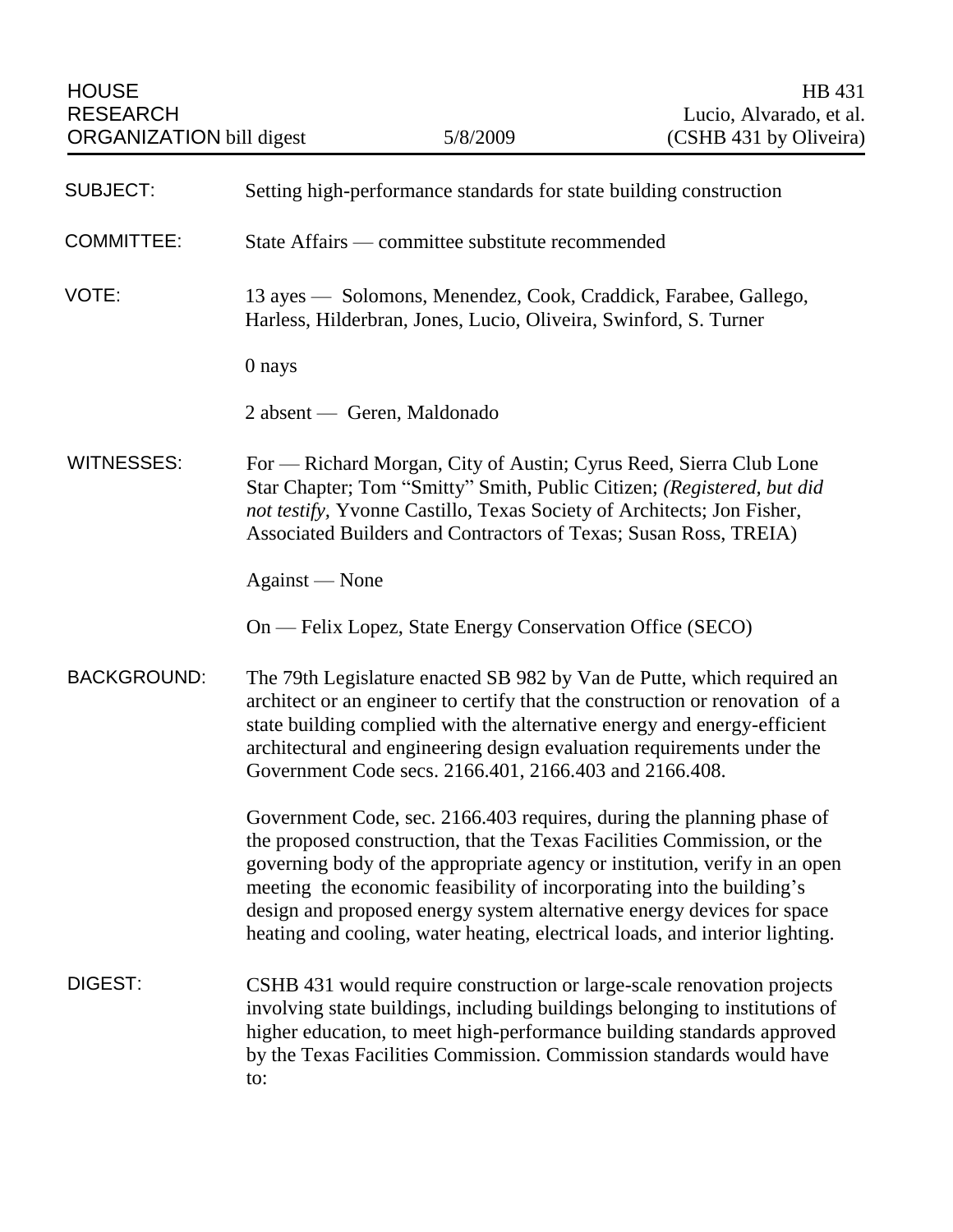## HB 431 House Research Organization page 2

- be developed by a municipally owned utility or a nationally recognized consensus-based process;
- provide minimum requirements for energy use, natural resources use, and indoor air quality;
- require documentation for certification;
- require a third-party review; and
- encourage the use of Texas materials.

The Texas Facilities Commission would appoint an advisory committee to advise on which standards to adopt. The advisory committee would consist of 11 individuals, six of whom would be experienced in highperformance buildings, energy efficiency, water efficiency, and lowimpact site development. The leaders of the following organizations would nominate candidates for the six expert slots on the advisory committee:

- the Texas Society of Architects;
- the Texas Council of Engineering Companies and the Texas Society of Professional Engineers;
- the Associated Builders and Contractors of Texas and the presiding officer of the Associated General Contractors, Texas Building Branch;
- the Urban Land Institute;
- the American Society of Landscape Architects; and
- the Texas Chemical Council.

The advisory committee also would include:

- the architect or engineer appointed to the director of facilities construction and space management position;
- a representative of SECO;
- $\bullet$ a representative of an institution of higher education;
- $\bullet$ a representative of a state agency undergoing a large amount of construction; and
- a representative of an historically underutilized businesses.

Projects would have to achieve a 15-percent reduction in water use and meet the 2009 standards of either the American Society of Heating, Refrigeration, and Air Condition Engineers or the International Energy Conservation Code.